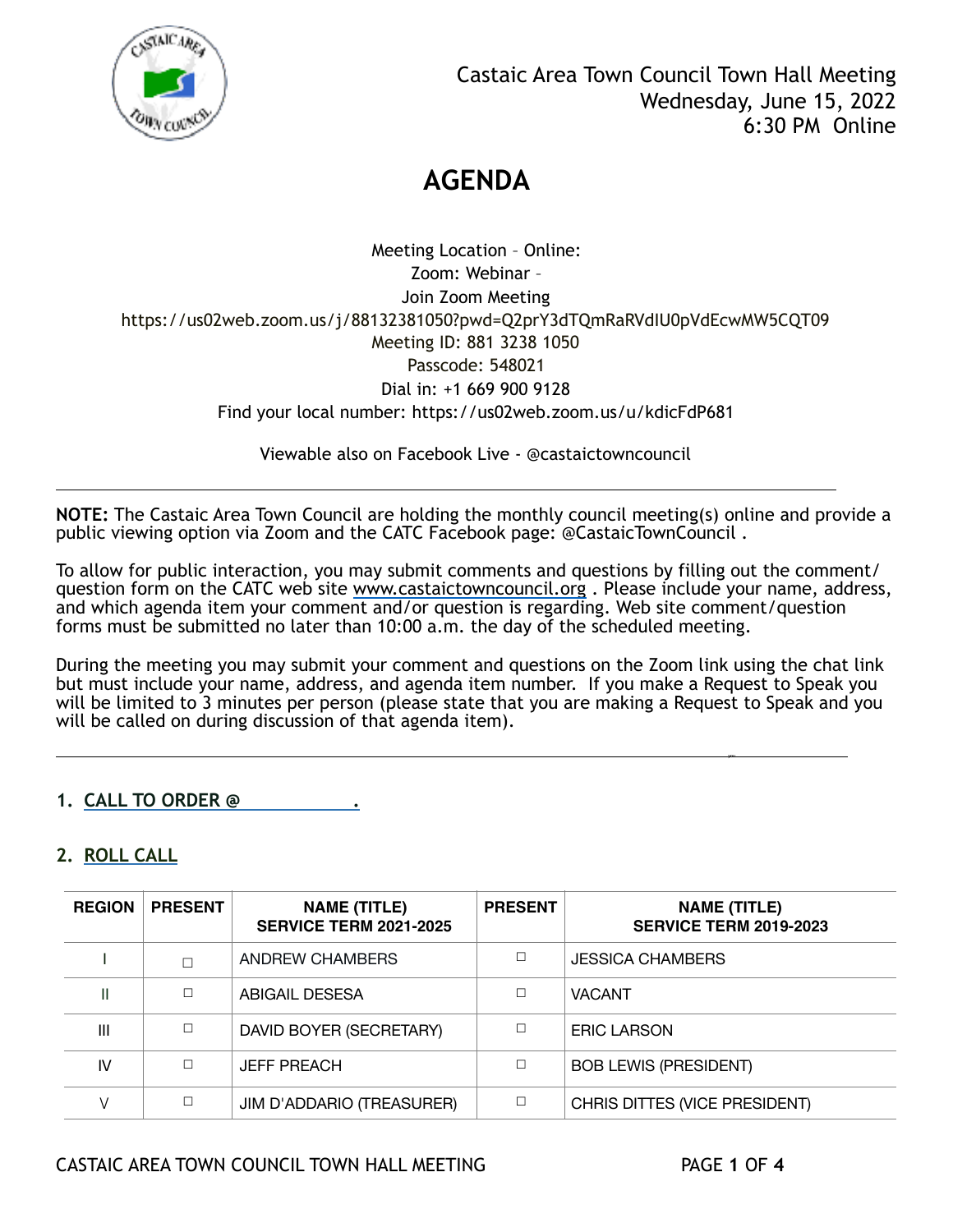

## **3. HEARING SESSION**

A. Approval of Agenda

Motion by \_\_\_\_\_\_\_\_\_\_\_. Second by \_\_\_\_\_\_\_\_\_\_. Vote \_\_\_\_\_\_/\_\_\_\_\_\_\_/\_\_\_\_\_\_\_.

B. Ouestions and Comments Note: If a question/comment form is sent regarding a matter that is on the agenda, the question or comment will be read when the agenda item is brought up. Questions or comments on non-agenda items will be discussed during agenda item #10 Open Discussion.

## **4. SPECIAL REPORTS**

- A. Report from 5<sup>th</sup> District; Los Angeles County Supervisor's Office of Kathryn Barger Stephanie English.
	- 1. Sloan Canyon Road Traffic & Safety update Julian Garcia.
	- 2. Truck parking along Castaic Road Julian Garcia.
	- 3. Castaic Road Food Trucks Email update.
- B. Report from 38th Assembly District; Assemblywoman Suzette Martinez Valladares Patsy Ayala.
- C. Report from 21st Senate District; Senator Scott Wilk Kris Hough.
- D. Report from 25<sup>th</sup> Congressional District Congressman Mike Garcia Tami Stephens.
- E. William S. Hart School District: Castaic High School update Principal Melanie Hagman.

#### **5. COMMITTEE REPORTS AND PRESENTATION**

- A. Public Safety Chair Bob Lewis.
	- 1. Pitchess Detention Center Commander Paula Tokar.
	- 2. Los Angeles County Sheriff's Dept. Deputy Rooney / Captain Justin Diez.
	- 3. Los Angeles County Sheriff's Dept. Park Bureau Sgt. Bohnert Email Report.
	- 4. California Highway Patrol Officer Wilson.
	- 5. Los Angeles County Fire Dept. Community Services Liaison Maria Grycan Email Report.
- B. Parks and Recreation Chair Bob Lewis.
	- 1. Castaic Lake State Recreation Area Report Hector Inzuna / Chris Mowry / Hugo Maldonado.
	- 2. Castaic Sports Complex Daniel Lopez / Domonick Washington.
	- 3. Castaic Aquatic Center Luis Torres / Marisol Gonzalez.

### CASTAIC AREA TOWN COUNCIL TOWN HALL MEETING PAGE **2** OF **4**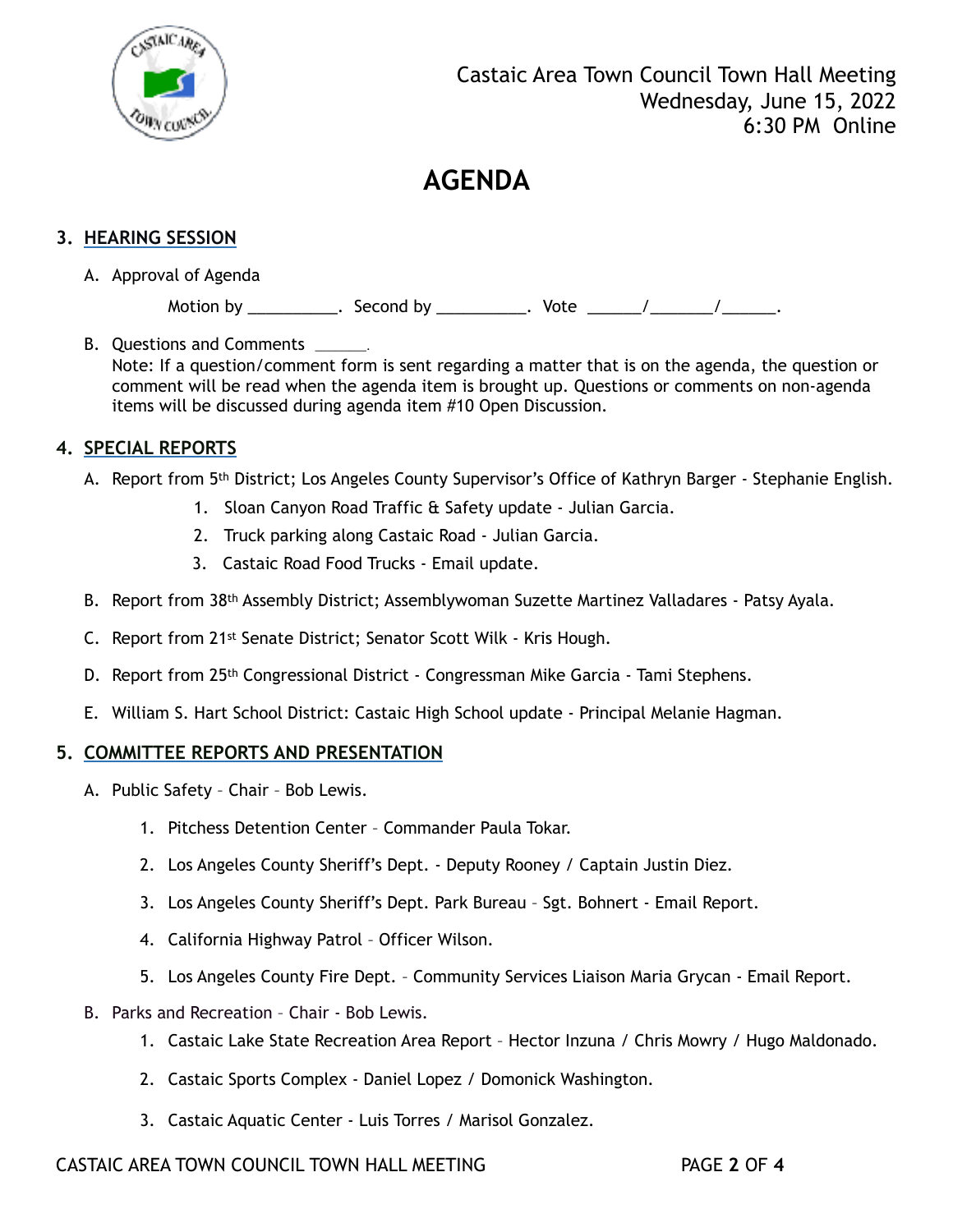

C. Land Use Committee – Chair - Jim D'Addario.

## **6. TREASURER'S REPORT**

- D. Treasurer's Report Jim D'Addario.
	- 1. Treasurer's report for June 2022.

#### **7. OLD/UNFINISHED BUSINESS**

- A. Public Works road maintenance/repair/paving update.
- B. Parks project list update.
- C. Town Council priorities list.

### **8. NEW BUSINESS**

### **9. ANNOUNCEMENT OF VACANT COUNCIL POSITION FOR REGION 2 (VAL VERDE)**

#### **10.OPEN DISCUSSION**

A. To ensure that the public's business is conducted openly, State Law - Section 54954.2 prevents any action or discussion on items not listed on the Agenda. (Note: Council members may briefly respond to comments made or questions posed.)

#### **11. APPROVAL OF MINUTES**

A. Approval of minutes from Town Hall meeting of April 20, 2022.

Motion by \_\_\_\_\_\_\_\_\_\_\_. Second by \_\_\_\_\_\_\_\_\_\_. Vote \_\_\_\_\_\_/ \_\_\_\_\_\_\_/ \_\_\_\_\_\_\_.

B. Approval of minutes from Town Hall meeting of May 18, 2022

Motion by \_\_\_\_\_\_\_\_\_\_\_. Second by \_\_\_\_\_\_\_\_\_\_. Vote \_\_\_\_\_\_/\_\_\_\_\_\_\_/\_\_\_\_\_\_\_.

#### **12. CORRESPONDENCE/COUNCIL INFORMATION/DISCUSSION**

- A. Notice of Projects from Los Angeles County Department of Regional Planning and other correspondence and/or Council Information*.*
- B. Discussion of any items on the Notices that may require action prior to the next Town Council meeting.